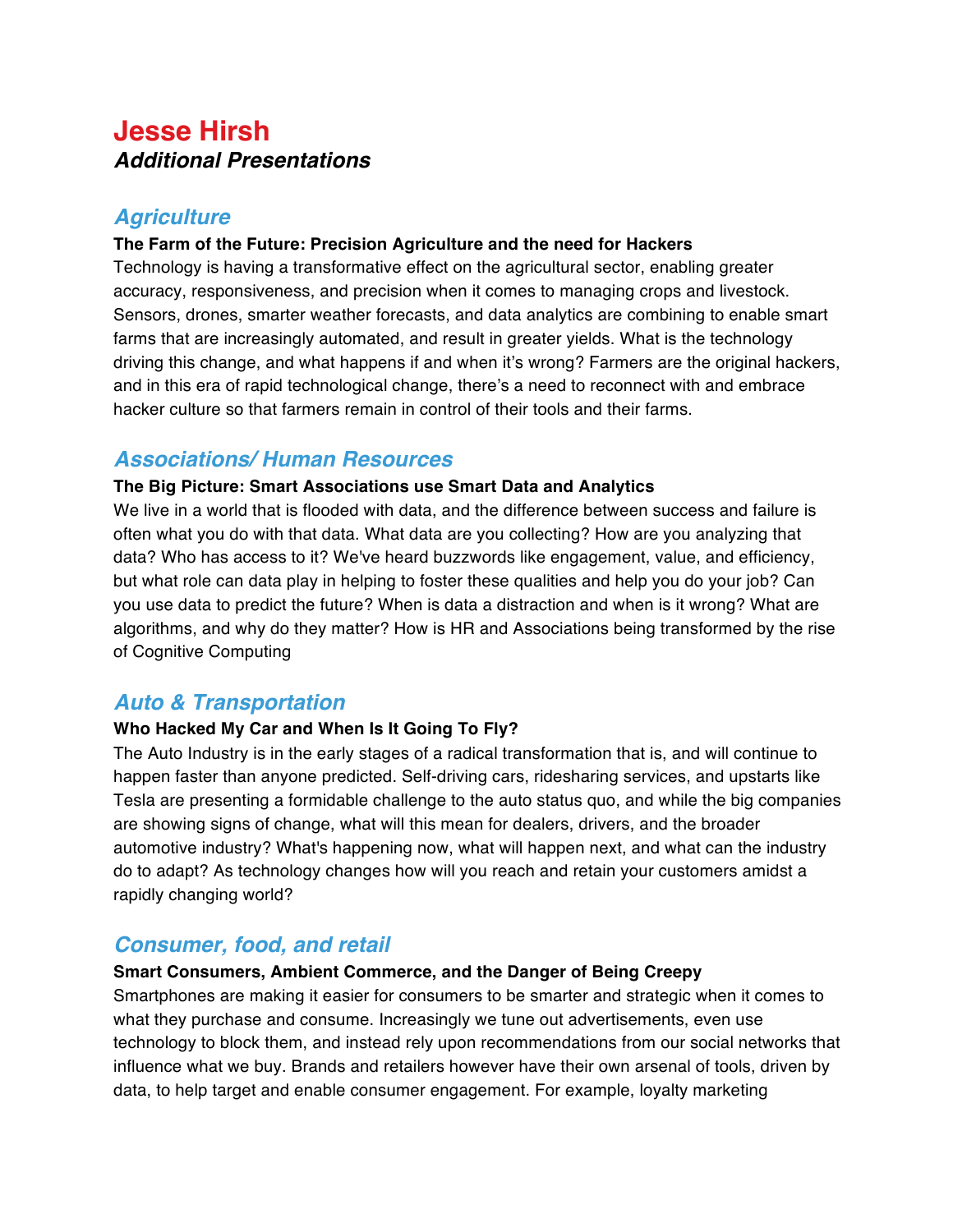continues to evolve, and predictive analytics offer the elusive opportunity to actually anticipate what people will buy (and when). Yet is there a danger of going too far? Of being too creepy when it comes to targeting your customers? Ambient Commerce is all about anticipating consumers needs and satisfying them the moment we have them. What kind of impact will it have on our economy, and is there a fine line between anticipating and alienating consumers?

### **Education**

#### **Learning at the Speed of Light: How Technology Accelerates Education**

The challenge for organizations and educators in the face of rapidly evolving technology is not only how to keep up with changing tools, but also how to keep up with your employees and students themselves. How do you do more with less, while operating at a speed that makes critical thinking difficult? How do we bridge the digital divide and ensure that everyone has access to the education and empowerment our emerging society requires? What is the connection between attention, learning, and authority? How do we foster a culture of lifelong learning while also creating spaces that are free of bullies and abuse?

# **Energy & Infrastructure**

#### **Energy, Infrastructure, Analytics, and Citizen Science**

The Energy sector is at a crossroads when it comes to the role of technology and their relationship with the public. On the one hand, technology is making it easier to extract and move natural resources, however on the other hand, technology is also making it easier for communities to organize and oppose infrastructure projects that they perceive as risky. This is why the concept of Citizen Science offers an excellent means of engaging communities while also supporting infrastructure projects. It allows for a new kind of community engagement that combines buy-in on the project, and the fostering of long term trust and support. As Big Data and Analytics provide a greater ability to monitor, understand, and share information about the energy sector and infrastructure, so too is there a greater ability to communicate with the public and earn their trust. Companies like Tesla are making (sustainable) energy technology more available and accessible, and as a result public engagement and awareness will inevitably increase.

### **Pharma and Healthcare**

#### **The Future of Health: From eHealth to singularity!?**

As the emergence of eHealth stabilizes and normalizes across Canada, a new era of healthcare is emerging. What shape this takes is up to us to define. We need to articulate a vision to help make it happen. In particular, the explosion of "Big Data" and mobile technology encourages a significant shift towards a patient-centric, customized, distributed and preventative healthcare system. Yet the obstacles that stand between us and a new era of health and longevity are substantive. This presentation will look at our relationship to privacy, the use of surveillance technology, artificial intelligence and the Internet of Things. Institutional change is never easy, and the need for speed when it comes to research, testing and deployment will provide unique challenges.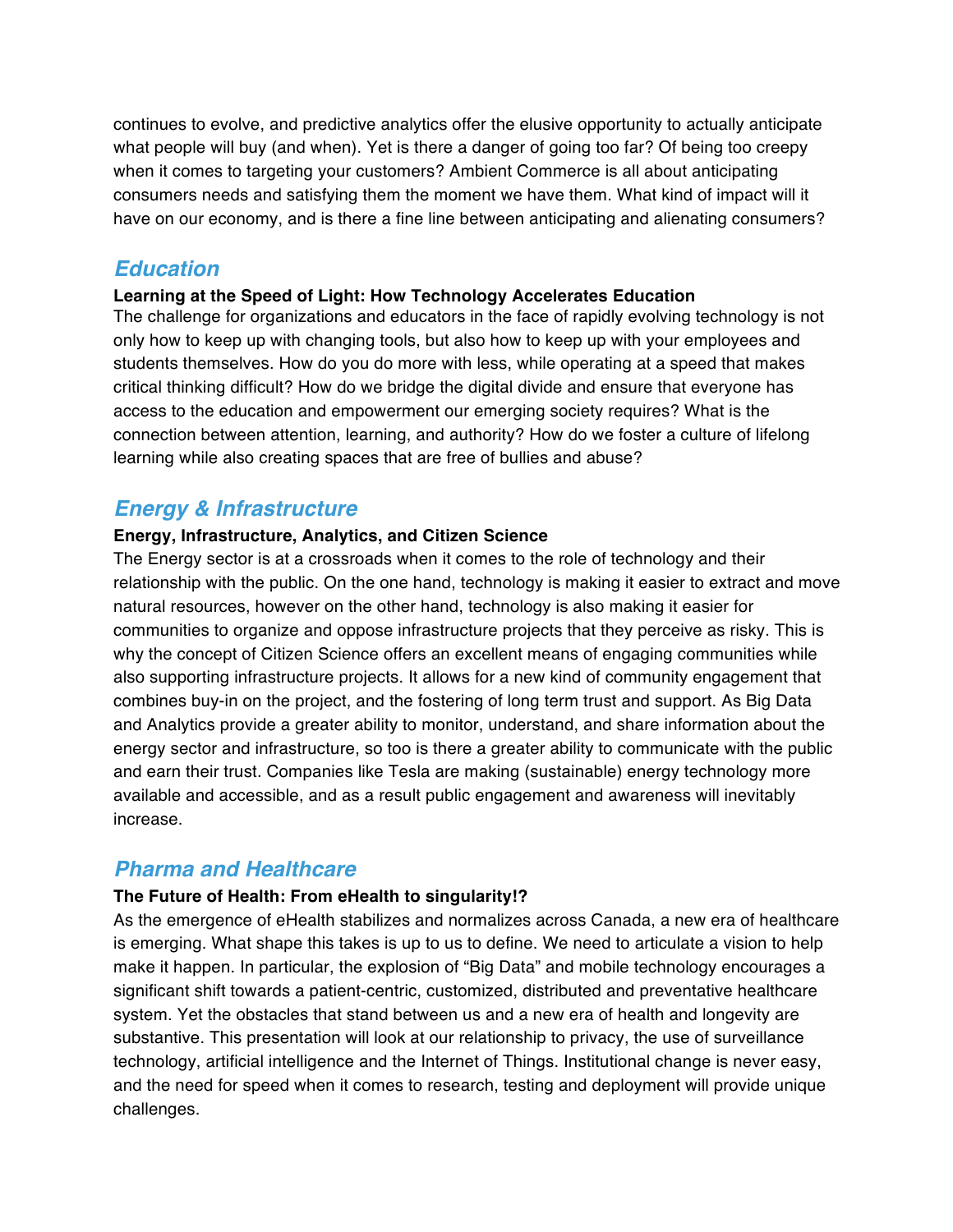# **Tourism and Hospitality**

#### **Travel, Tourism, and the Sharing Economy**

The Sharing Economy as we know it is certainly a challenge to the traditional tourism industry, however it also provides an opportunity for regional and local players to work together to raise the sector as a whole to new heights. On a basic level, the sharing economy is about empowering consumers, and small players, who are able to use emerging platforms to leverage whatever they have to share. However it also provides an opportunity for more established or larger operators to really leverage their knowledge and reputations in a crowded marketplace. There is a growing desire consumers have to spend money on experiences, and not just stuff. This is one reason why travel and tourism continues to grow, but it also offers an insight into how marketing efforts in the sharing economy are changing. Recommendations and stories are driving how people make decisions. There's much that the tourism sector can do to facilitate this, such as enabling greater consumer sharing, activities, and help creating truly memorable experiences. Combine this with customized marketing and relationship building, driven by artificial intelligence and cognitive computing, and there's lots of reasons to be excited about the emerging Sharing Economy and its impact on Tourism and Hospitality.

# **Manufacturing**

### **Robots Building Robots: Why Manufacturing is Ready for a Massive Resurgence**

The manufacturing sector is experiencing a resurgence as automation and new technology allow for significant productivity gains, lowering of costs, and the return of smaller manufacturers able to compete in local, regional, and global markets. Robots, already a mainstay in manufacturing, are getting cheaper and smarter, as machines like Baxter are able to learn and perform tasks that previously were the exclusive domain of humans. Data and analytics are also playing a growing role in manufacturing as they help increase performance and measure which components or materials are the most effective and durable. 3D printers and CNC machines are making it easier for even the smallest shops to prototype and create unique products and components. All of this is creating a climate in which manufacturers are able to be more agile and responsive to an increasingly dynamic marketplace. However what's missing are manufacturing jobs, which thanks to automation, may never return to 20th century numbers. Instead, what we ought to focus on, and promote, are entrepreneurs, rather than employees, and the rise of a new manufacturing sector that is resilient and diverse.

# **Municipalities/Urban Planning**

### **Will Smart Cities Make for Smarter People?**

Smart communities, smart homes, and hopefully smart people! Technology has become a pervasive and intimate part of our lives, the next step is to use the data that is derived from our love of tech to make better communities, home environments, and experiences. Of course this is already happening, however there is still much to be determined, and these are becoming really important and profound design and political choices we will make in the years and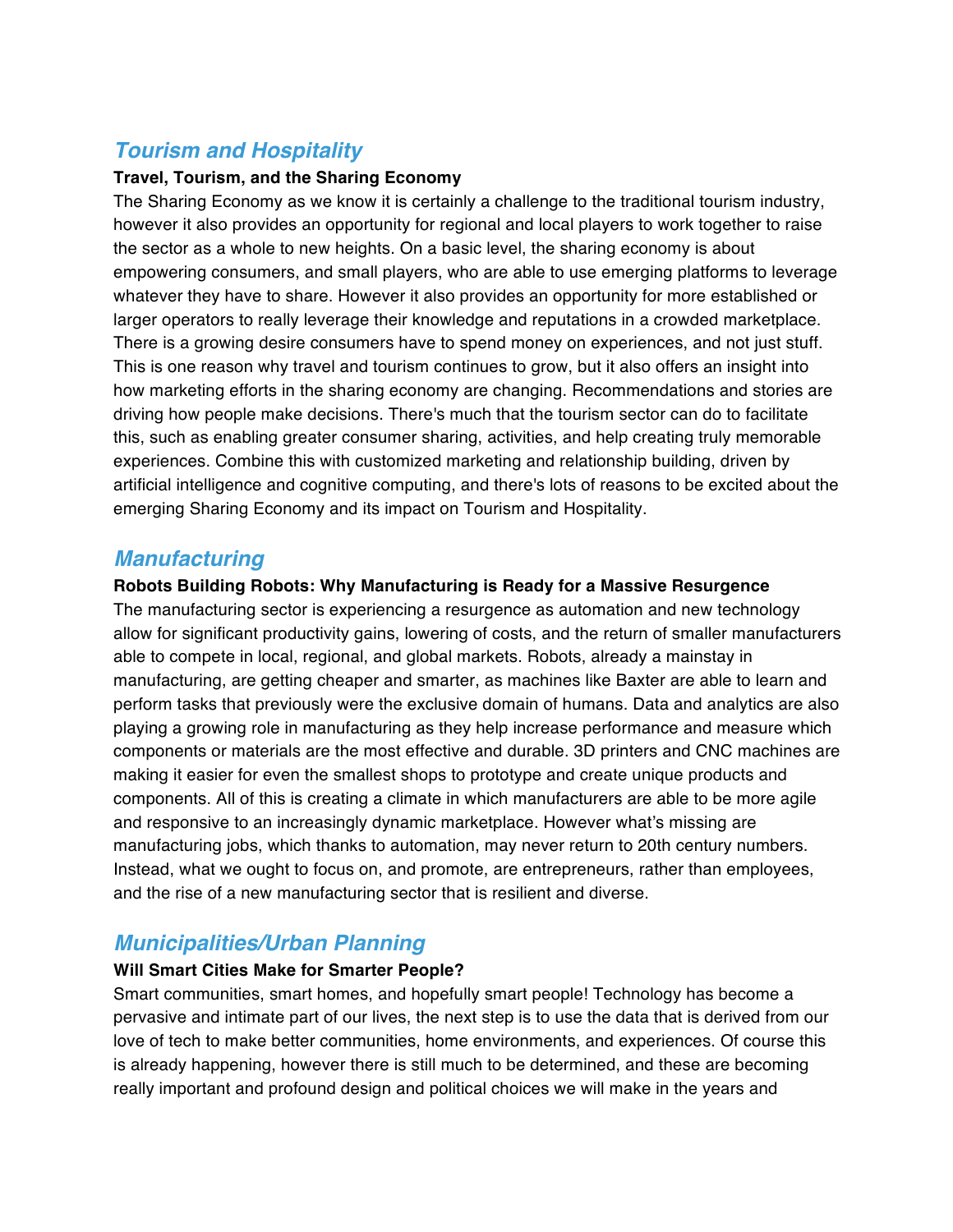decades to come. One in particular is our relationship with robots and artificial intelligence. For example FB founder Mark Zuckerberg has created an AI to run his home. Then of course there's self-driving cars, which will have a significant impact on how our cities are configured. As individuals we've been overloaded with information, and many of us, especially young people, are addicted to screens, at the expense of getting out and about and involved in their community. Will this change as devices become smarter, smaller, and even easier to use? If Pokemon Go got (some) kids off the couch and outside, what kind of community centric technologies can do the same when it comes to civic responsibility and social connection?

### **Financial/Professional Service**

#### **Money, Technology, and the Future of Authority**

There are a number of ways in which technology is changing the relationship between financial institutions and their customers. The most significant is the way in which technology is changing our relationship with authority: who we trust, who we listen to, and how we plan for our future. This places even greater emphasis on the ability to personalize and customize communications and services so as to speak directly to each individual client. This began with social media, but is steadily moving into wearables and the kind of data that individuals generate. This data can be part of a larger friendly and consensual surveillance that helps us understand our individual habits, as well as broader social trends. With all the information that is generated about us, should we not benefit from the insights available? Should the financial advisor not be the trusted professional to help us understand that information? The other significant impact technology is having upon society is to disrupt existing business models and displace existing industries. Whether Uber, AirBNB, Google, Amazon, Apple, or Facebook, when these companies decide to enter a sector or market the rules and landscape change immediately. How do we make long term investment decisions in such a turbulent and dynamic market? Where is Uber taking us? What about Facebook, Google, and Amazon, rising monopolies determined to dominate their era? Or is there a company being founded today that within a decade will create and dominate a sector the way Facebook does? And then there's the blockchain. The free and open source concept that drives bitcoin, and as a medium of trust will revolutionize the technology in the financial services sector and beyond. If there's one prediction that can safely be made, the future will be disruptive, and the future is now.

### **Legal**

#### **Cognitive Computing and the Automation of Law**

The legal sector is arguably one of the most conservative when it comes to the adoption of technology and yet it is also the most vulnerable when it comes to disruption. In particular, artificial intelligence and cognitive computing are having a massive impact on the practice of law, in particular the automation of many tasks that lawyers would perform (for high hourly rates). Cognitive computing is poised to transform almost all aspects of our legal system, from clerking, to research, and possibly even judgements. This comes at a time when our traditional justice system is being challenged by a rising court of public opinion that embraces vigilante forms of justice due to their speed, accessibility, and power. What does all this mean for